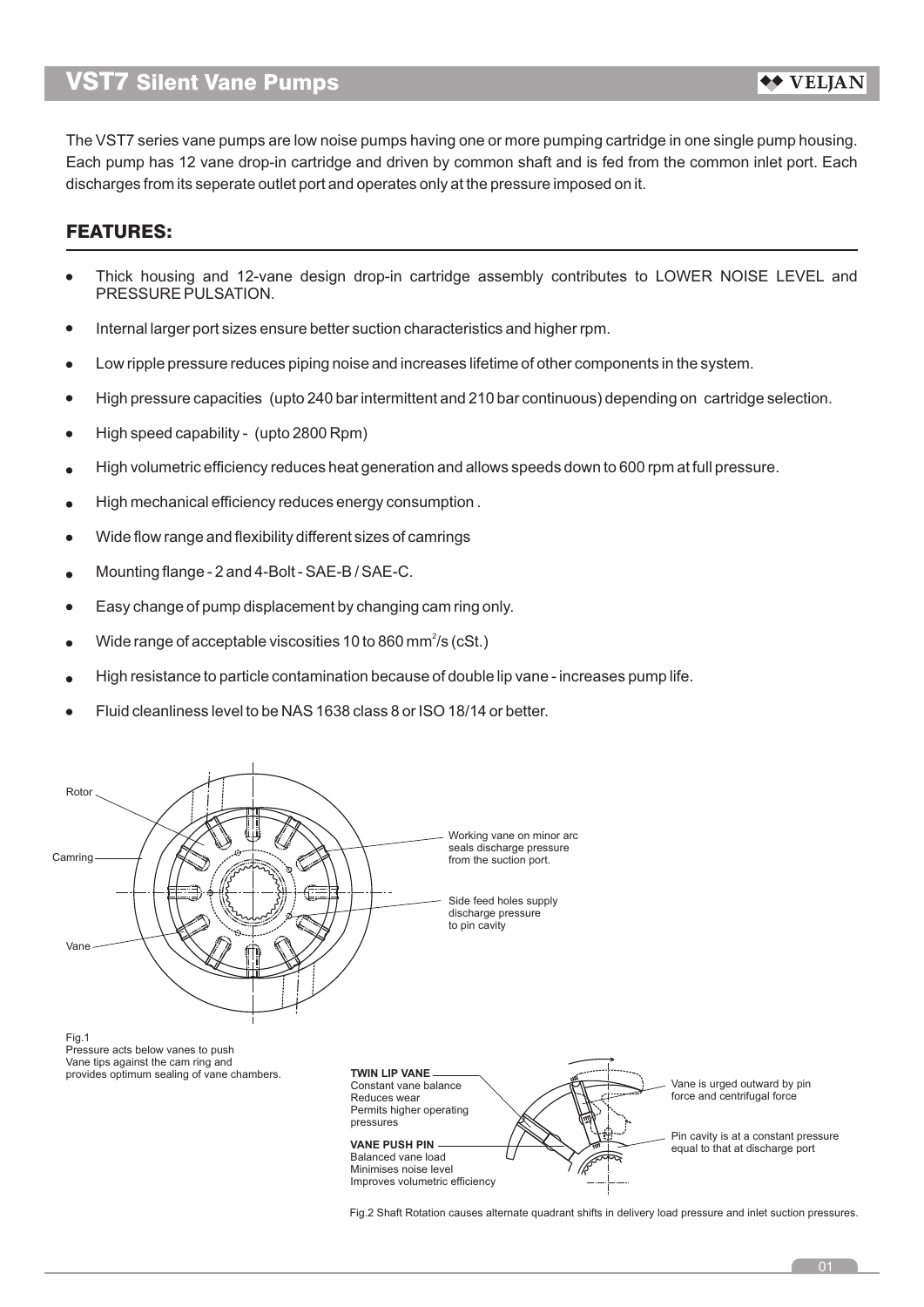Veljan VST7 series Vane Pumps are high-performance within the same series can be changed by changing the fixed displacement pin vane design available in Single, fixed displacement pin vane design available in Single, Double and Triple configurations. These can be driven by fixed or variable speed prime movers. **HIGH EFFICIENCY** 



Single Pump Double Pump Triple Pump

**LONG SERVICE LIFE WIDER RANGE OF ACCEPTABLE VISCOSITIES** Due to hydraulic pressure compensation and a rigid Viscosities from 2000 to 10 cst, permit colder starts and bearing arrangement, an outstanding operational life bearing. The balanced design compensates for can be achieved by using Veljan Vane Pumps. wear and temperature changes. Optimum operating

### **HIGHER PRESSURE** and 40 cst (180 SUS).

High pressure capability upto 3500 psi (240 bar).

Single, Double and Triple Vane Pumps in a large | mineral oils as well as fire resistant fluids. variety of pump sizes. Based on the individual maximum operating pressures, the corresponding **FIRE RESISTANT FLUIDS** power range varies. All pumps are light - weight and Phosphate esters, chlorinated hydrocarbons, water to-weight ratio. pressures and with longer service life by these pumps.

### **GREATER FLOW RANGE ADVANTAGES**

Within the frame size of a pump, greater flow is achieved by increased displacement cam rings. "B" achieved by increased displacement cam rings. "B" - <br>14 gpm, "C" - 25 gpm, "D" - 61, "E" - 85 gpm.

Reduced noise levels well within the acceptable limits of double lip vane increases pump life. of the industry. Large size cartridge displacements optimize operation for the lowest noise level in the  $\Box$   $\bullet$  Large variety of options (cam displacement, shaft, smallest envelope. Unidirectional cartridge pumps are port- positions) allows customized installation. more quiet in operation in comparison to bi-directional cartridge pumps.

Flexible and economical installation inlet and outlet ports can be arranged in different configurations, 4 Camrings are dry lubricant coated and suitable for positions for single Pumps, 16 for Double Pumps, 16 for severe duty applications. This special coating helps<br>Triple Pumps.. in lubrication of the cam surface, especially during

Excellent cold start capability and superior resistance pump. to seizure make Veljan Vane Pumps highly reliable and

Speeds are influenced by specific gravity, viscosity and suction head. Maximum speed rating:  $2500$  rpm.  $\bullet$  Vane loading pins load the vane against the cam Minimum speed rating: 400 rpm for mobile and 600 rpm  $\parallel$  ring. for industrial applications. For specific speed, flow and pressure ratings of each series, please refer the Loading is in direct proportion to pump discharge general characteristics of Vane Pumps.

### **CARTRIDGE DESIGN**

kits which can be easily and quickly replaced without any major disassembly. The displacement of the pump

High volumetric efficiency (typically 94)) reduces heat generation, allows low speeds at full pressure and high mechanical efficiency (typically 94)) reduces energy consumption. Better efficiency under load increases productivity.

hotter running. The balanced design compensates for viscosity of the oil should be between 16 cst (80 SUS)

### **VERSATILE APPLICATIONS**

**LARGE POWER RANGE** The College of the Velian Vane Pumps are used in all industrial and mobile Veljan Vane Pumps offer a comprehensive range of applications of the industry and can be operated with

compact in design, resulting in an exceptional power- glycols and invert emulsions may be pumped at high

- increases life of other components in the circuit
- **LOW NOISE LEVEL LOW NOISE LEVEL All COMING A LOW NOISE LEVEL** 
	-
- Low speed, low pressure, high viscosity allows application in cold environments with minimum **MOUNTING FLEXIBILITY** energy consumption and without risk of seizure.
- in lubrication of the cam surface, especially during cold starts as also while in operation. Additionally **RELIABILITY RELIABILITY this reduces wear which in turn extends life of the**
- Side feed holes reduce internal leakage, helps balance internal pressures, improves lubrication **MAXIMUM SPEED RATINGS and provide a cooling effect.** 
	-
	- pressure, which minimizes wear and prevents. overshoot pressure and vane blow-off.
- Veljan Vane Pumps feature pre-assembled cartridge  $\parallel$   $\bullet$  The shaft option T (SAE J718c), allows direct drive kits which can be easily and quickly replaced without (at 540 or 1000 RPM) on tractors.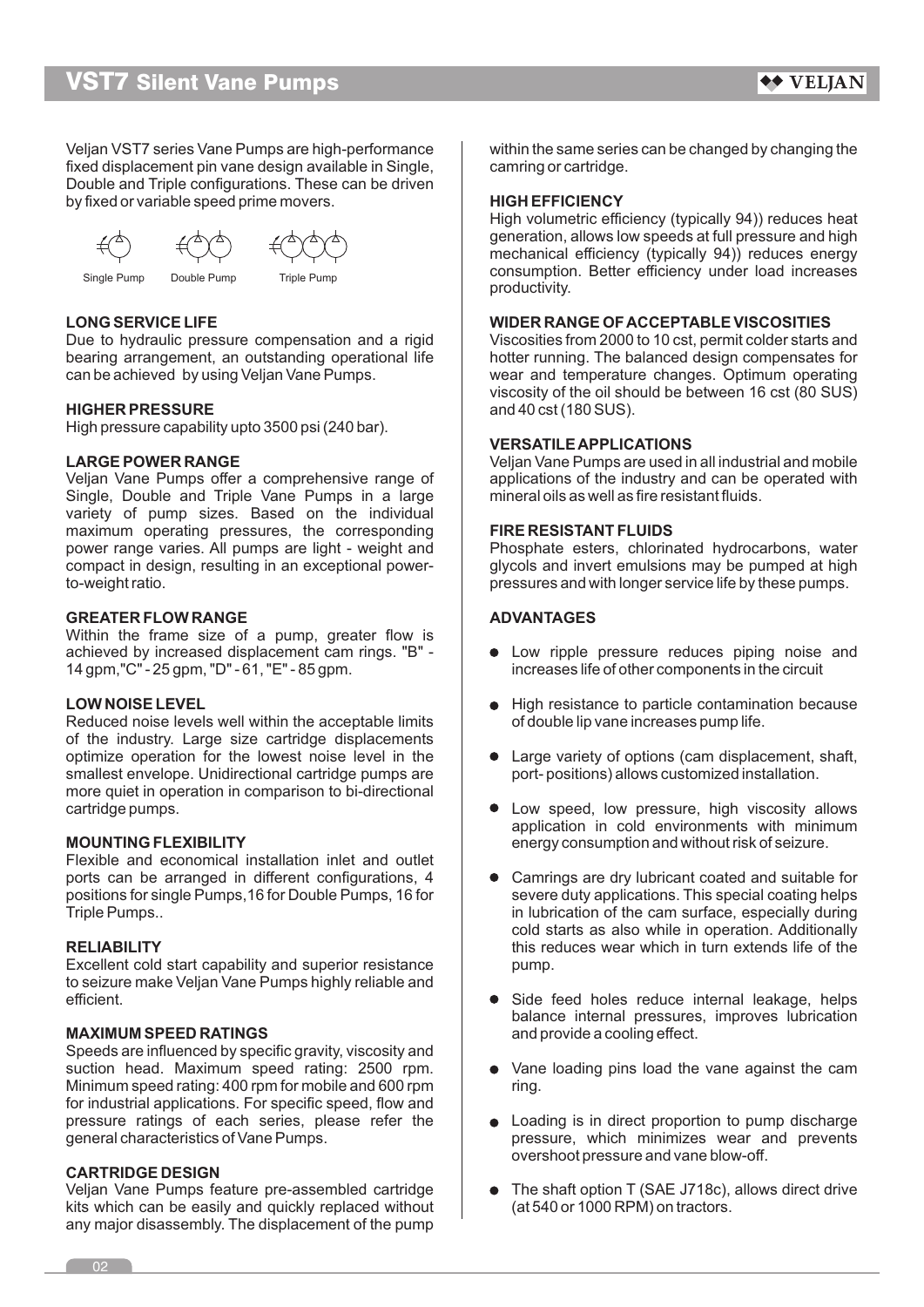# **GENERAL CHARACTERISTICS**

|                     | <b>Mounting</b>          | <b>Displacement</b>                                              |      |     | <b>Speed Max. Pressure</b> | Weight<br>(without connectors<br>and bracket) |              |      | <b>SAE 4-bolts</b><br>J518-ISO/DIS 6162-1 |                 | <b>Moment of</b><br><b>Inertia</b> |                       |                                                     |           |     |      |
|---------------------|--------------------------|------------------------------------------------------------------|------|-----|----------------------------|-----------------------------------------------|--------------|------|-------------------------------------------|-----------------|------------------------------------|-----------------------|-----------------------------------------------------|-----------|-----|------|
| <b>Series</b>       | <b>Standard</b>          | (cm <sup>3</sup> /rev)                                           | max  | min | (psi)                      | (bar)                                         | (Ibs)        | (kg) | suction                                   | <b>Pressure</b> |                                    | Ib.in <sup>2</sup>    | Kg m <sup>2</sup><br>$x \overline{10}$ <sup>4</sup> |           |     |      |
| <b>SINGLE PUMPS</b> |                          |                                                                  |      |     |                            |                                               |              |      |                                           |                 |                                    |                       |                                                     |           |     |      |
| VST7B               | SAE B                    | $5.8 - 41.0$                                                     | 2500 | 600 | 3000                       | 210                                           | 35.27        | 16.0 | 1"<br>or<br>$1\frac{1}{4}$                | 3/4" or 5/8"    |                                    | 1.1                   | 3.0                                                 |           |     |      |
| VST7C               | <b>SAE J744</b><br>SAE C | $5.7 - 79.3$                                                     | 2200 | 600 | 3500                       | 240                                           | 62.83        | 28.5 | $1\frac{1}{2}$                            | 1"              |                                    | 2.6                   | 7.5                                                 |           |     |      |
| VST7D               | <b>SAE J744</b><br>SAE C | 43.9 - 157.9                                                     | 2500 | 600 | 3500                       | 240                                           | 77.16        | 35.0 | 2"                                        | $1\frac{1}{4}$  |                                    | 5.7                   | 19.5                                                |           |     |      |
| VST7E               | <b>SAE J744</b><br>SAE C | 132.3 - 268.7                                                    | 2200 | 600 | 3500                       | 240                                           | 131.17       | 59.5 | 2"                                        | $1\frac{1}{4}$  |                                    | 21.3                  | 61.8                                                |           |     |      |
| <b>DOUBLE PUMPS</b> |                          |                                                                  |      |     |                            |                                               |              |      |                                           |                 |                                    |                       |                                                     |           |     |      |
| VST7CC              | <b>SAE J744</b><br>SAE C | $P1 & P2 = 5.7 - 79.3$                                           | 2200 | 600 | 3500                       | 240                                           | 80.5         | 36.5 | $2\frac{1}{2}$                            |                 |                                    | <b>P1</b>             |                                                     | <b>P2</b> | 5.8 | 14.9 |
|                     |                          |                                                                  |      |     |                            |                                               |              |      |                                           | 1"              |                                    | $\frac{3}{4}$         |                                                     |           |     |      |
| VST7DB              | <b>SAE J744</b><br>SAE C | $P1 = 43.9 - 157.9$<br>$P2 = 5.7 - 40.9$                         | 2500 | 600 | 3500                       | 240                                           | 101.41       | 46.0 | 3"                                        | $1\frac{1}{4}$  |                                    | 1" or $\frac{3}{4}$ " | 9.0                                                 | 26.3      |     |      |
| VST7DC              | <b>SAE J744</b><br>SAE C | $P1 = 43.9 - 157.9$<br>$P2 = 5.7 - 79.3$                         | 2500 | 600 | 3500                       | 240                                           | 105.82       | 48.0 | 3"                                        | $1\frac{1}{4}$  |                                    | 1" or $\frac{3}{4}$ " | 10.4                                                | 30.4      |     |      |
| VST7EB              | <b>SAE J744</b><br>SAE C | $P1 = 132.3 - 268.7$<br>$P2 = 5.7 - 40.9$                        | 2200 | 600 | 3500                       | 240                                           | 163.14       | 74.0 | 4"                                        | $1\frac{1}{2}$  |                                    | $1\frac{1}{4}$        | 22.5                                                | 65.8      |     |      |
| VST7EC              | <b>SAE J744</b><br>SAE C | $P1 = 132.3 - 268.7$<br>$P2 = 5.7 - 79.3$                        | 2200 | 600 | 3500                       | 240                                           | 176.37       | 80.0 | $3\frac{1}{2}$                            | $1\frac{1}{2}$  |                                    | 1"                    | 25.0                                                | 73.4      |     |      |
| VST7ED              | <b>SAE J744</b><br>SAE C | $P1 = 132.3 - 268.7$<br>$P2 = 43.9 - 157.9$                      | 2200 | 600 | 3500                       | 240                                           | 195.12       | 88.5 | 4"                                        | $1\frac{1}{2}$  |                                    | $1\frac{1}{4}$        | 27.2                                                | 78.9      |     |      |
| <b>TRIPLE PUMPS</b> |                          |                                                                  |      |     |                            |                                               |              |      |                                           |                 |                                    |                       |                                                     |           |     |      |
| VST7CBB             | SAE-B                    | $P1 = 5.7 - 79.3$<br>$P2 = 5.7 - 45.1$                           | 2500 | 600 | 3500                       | 240                                           | 88.18        | 40.0 | 2"                                        | <b>P1</b>       | P <sub>2</sub>                     | P <sub>3</sub>        | $-1$                                                |           |     |      |
|                     |                          | $P3 = 5.7 - 45.1$                                                |      |     |                            |                                               |              |      |                                           |                 | 1"                                 | 3/4"                  | 3/4"                                                |           |     |      |
| VST7DBB             | SAE C                    | $P1 = 43.9 - 157.9$<br>$P2 = 5.7 - 40.9$<br>$P3 = 5.7 - 40.9$    | 2500 | 600 | 3500                       | 240                                           | 132.27       | 60.0 | 4"                                        | $1\frac{1}{4}$  | 1"                                 | 1"<br>or<br>3/4"      | 11.5                                                | 33.7      |     |      |
| VST7DCC             | SAE C                    | $P1 = 43.9 - 157.9$<br>$P2 & P3 = 5.7 - 79.3$                    | 2500 | 600 | 3500                       | 240                                           | 137.79       | 62.5 | 4"                                        | $1\frac{1}{4}$  | 1"                                 | 1"<br>or<br>3/4"      | 12.8                                                | 37.3      |     |      |
| VST7ECB             | ISO 3019-2<br>250 B4 HW  | $P1 = 132.3 - 268.7$<br>$P2 = 5.7 - 79.3$<br>$P3 = 5.7 - 40.9$   | 2200 | 600 | 3500                       | 240                                           | 194.00       | 88.0 | 3"                                        | $1\frac{1}{2}$  | $1\frac{1}{4}$                     | 1"<br>or<br>3/4"      | 24.6                                                | 71.2      |     |      |
| VST7EDB             | ISO 3019-2<br>250 B4 HW  | $P1 = 132.3 - 268.7$<br>$P2 = 43.9 - 157.9$<br>$P3 = 5.7 - 40.9$ | 2200 | 600 | 3500                       | 240                                           | 213.85       | 97.0 | 3"                                        | $1\frac{1}{2}$  | $1\frac{1}{4}$                     | 1"<br>or<br>3/4"      | 26.1                                                | 75.7      |     |      |
| VST7EDC             | ISO 3019-2<br>250 B4 HW  | $P1 = 132.3 - 268.7$<br>$P2 = 43.9 - 157.9$<br>$P3 = 5.7 - 79.3$ | 2200 | 600 | 3500                       | 240                                           | 229.28 104.0 |      | 3"                                        | $1\frac{1}{2}$  | $1\frac{1}{4}$                     | 1"<br>or<br>3/4"      | 27.6                                                | 80.2      |     |      |

**Note :** All data pertaining to operating characteristics, internal leakage, noise levels etc., in the following pages are based under theoretical / lab conditions. The actual performance of the products may vary from the figures give in the catalogue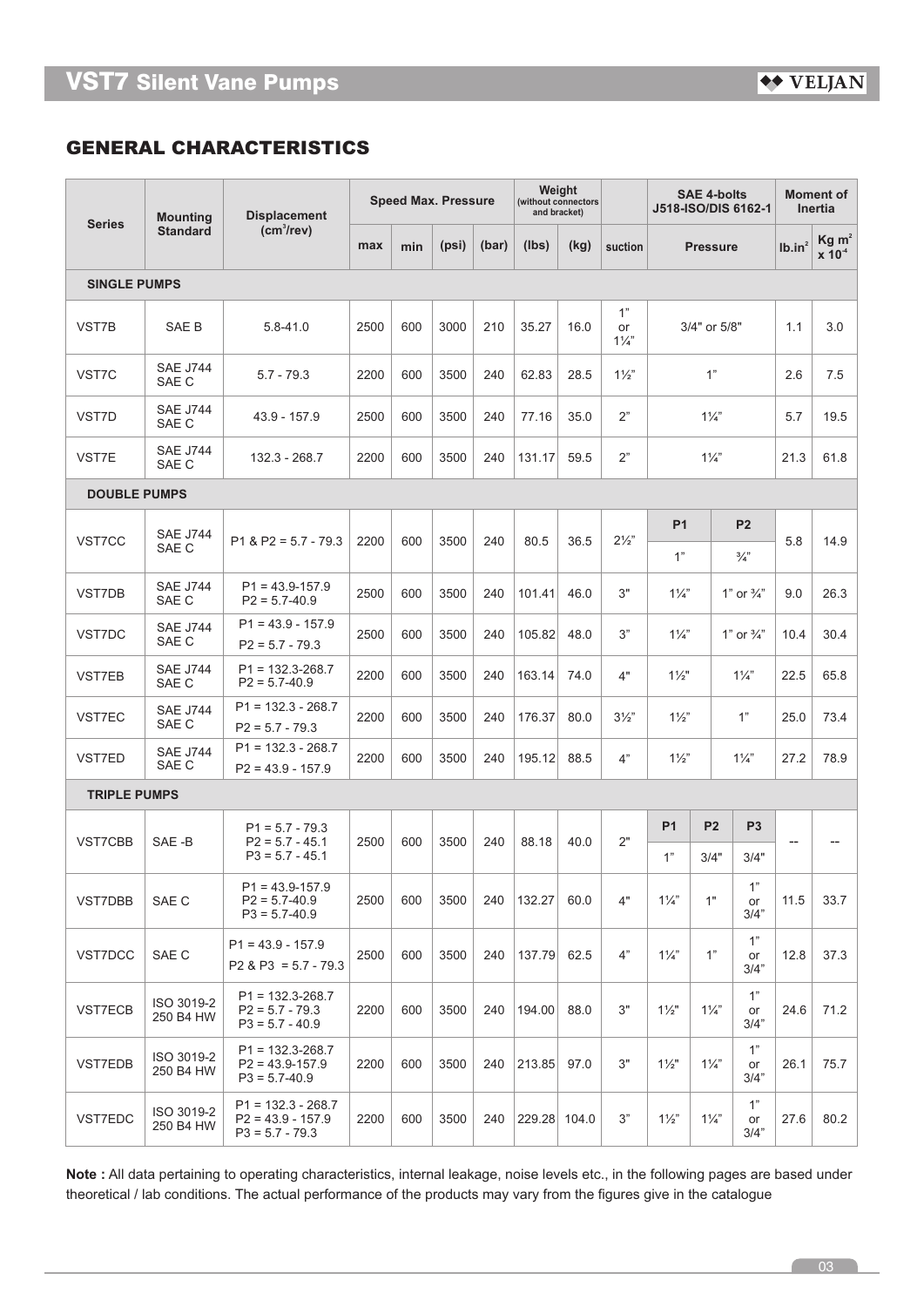## ◆◆ VELIAN

## **CALCULATIONS TO RESOLVE PERFORMANCE REQUIRED**

### Volumetric

 $Displacement$  Vp  $[cm^3/rev]$ Available flow  $Q$  [I/min] Input Power P [kw]

1. First calculation Vp =  $\frac{1000 \text{ Q}}{\text{n}}$ 

- 2. Choice Vp of pump immediately greater (see tabulation)
- 3. Theoretical flow of this pump  $Q_{\text{th}} = \frac{Vp \times n}{1000}$
- 4. Find Qs leakage function of pressure  $Qs = f(p)$ on curve at 10 or 24 cSt
- 5. Available flow  $Q = Q<sub>th</sub> Qs$

Note: If this flow is too small or greater, other calculation must be done with other pump displacement.

- 6. Theoretical Input power  $P_{\text{th}} = \frac{Q_{\text{th}} x \cdot p}{600}$
- 7. Find Ps hydrodynamic power loss on curve.
- 8. Calculation of necessary Input Power  $P = P_{th} + Ps$
- 9. Results

 These calculations steps must be followed for each application

### **INTERMITTENT PRESSURE RATING**

VST7 units may be operated intermittently at pressures higher than the recommended continuous rating when the time weighted average of pressure is less than or equal to the continuous duty pressure rating.

This intermittent pressure rating calculation is only valid if other parameters; speed, fluid, viscosity and contamination level are respected.

For total cycle time more than 15 minutes please consult your VELJAN representative.

| Requested flow | $Q$ [ $ /min$ ] |
|----------------|-----------------|
| Speed          | n [rev/min]     |
| Pressure       | p [bar]         |

## **ROUTINE Examples**

 $Q = 60$  $n = 1500$  $p = 150$ 

 $Vp = \frac{1000 \times 60}{1500} = 40 \text{ cm}^3/\text{rev}$ 

VST7C B14 Vp =  $45.1 \text{ cm}^3/\text{ rev}$ 

 $Q_{th} = \frac{45.1 \times 1500}{1000} = 67.65$  l/min

VST7C : Qs = 5 l/min at 150 bar, 24 Cst  $Q = 67.65 - 5 = 62.65$  l/min

 $P_{th} = \frac{67.65 \times 150}{600} = 16.91$  kW

VSTC : Ps at 1500 rev/min, 150 bar = 1.5 kW  $P = 16.91 + 1.5 = 18.41$  kW

 $V = 45.1$  cm<sup>3</sup>/rev Q = 62.65 l/min VST7C B14 P = 18.41 kW }

### **Example : VSTC-B14**

Duty cycle 4 min. at 240 bar 1 min. at 35 bar 5 min. at 210 bar

$$
\frac{(4 \times 240) + (1 \times 35) + (5 \times 210)}{10} = 204.5 \text{ bar}
$$

204.5 bar is lower than 240 bar allowed as continuous pressure for VST7C-B14 with HF-O Fluid.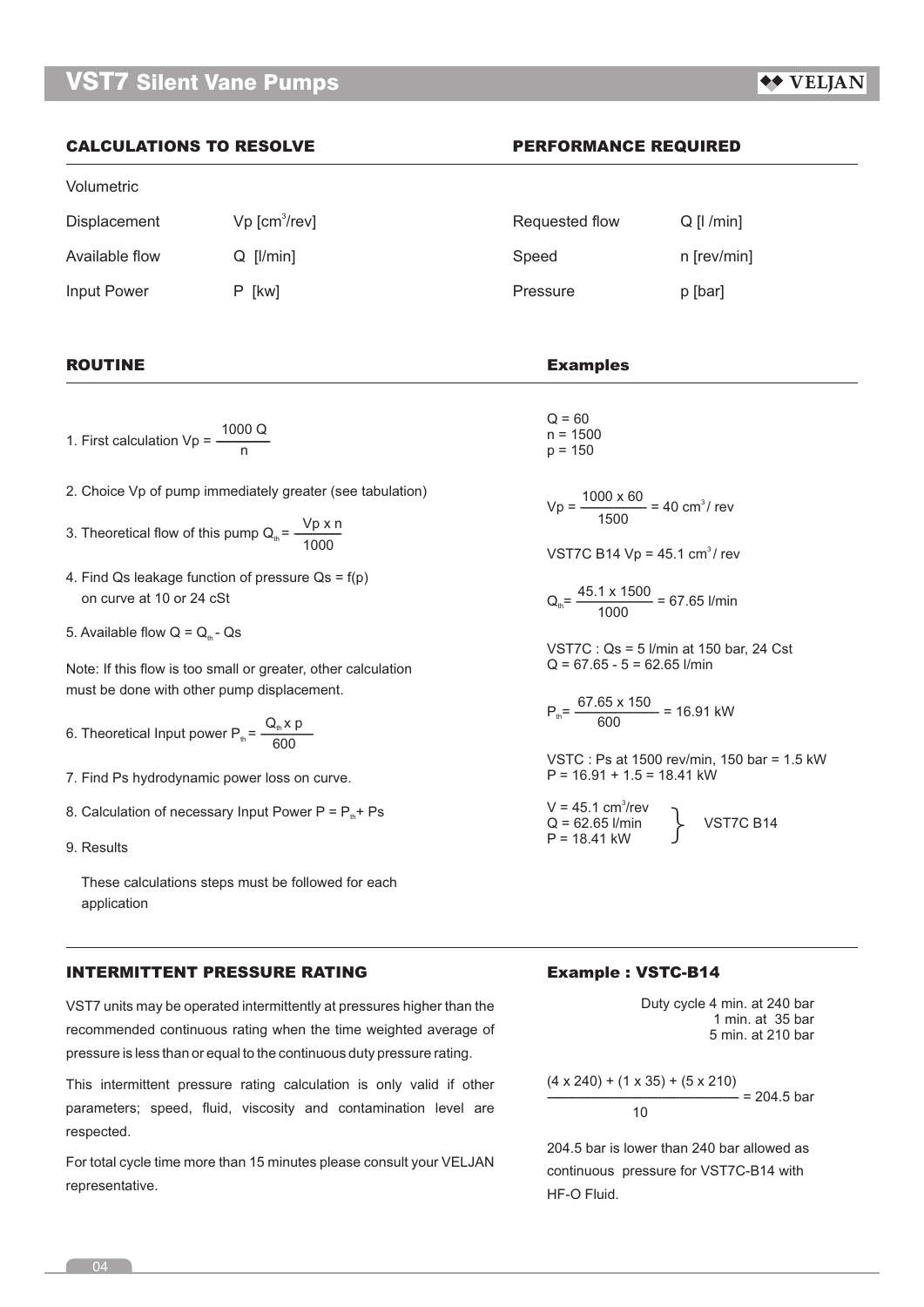◆◆ VELJAN

Symbol



### **PUMP DESCRIPTION**

Veljan Vane Pumps have a hydrostatically balanced cartridge which offers flexibility in pump sizes within a single series. A firm but light force against the vane is provided by the pin in order to follow the contour of the cam ring. All pumps can be supplied with flange or foot bracket mounting.

### **CHARACTERISTICS**

Due to hydrostatic balance, the rotor carries no radial forces and, therefore, only transmits the torque generated by the operating pressure. Leakage is reduced to a minimum since the floating port plate is loaded by system pressure.

A wide viscosity range allows for operation under extreme temperature conditions. Longer service life, however, can be achieved by observing the recommended operating viscosity. The ambient temperature normally has no influence on the functional safety of the vane pumps.

### **PRINCIPLE OF OPERATION**

The operating principle of a vane pump is illustrated in the figure above. Aslotted rotor is driven within the cam ring by the shaft, coupled to a power source. As the rotor turns, vanes fitted in the radial slots of rotor follow the inner contour of the cam ring and provide two complete suction and pressure cycles during one revolution. Because of the eccentric design of the cam ring from the centre line of the rotor, the rotor is loaded by the vanes only when they are on the major and minor arcs of the cam contour.



Pump Cartridge

The displacement of the pump depends on the size of the cam ring and rotor and on the maximum distance the vane is allowed to extend from the rotor surface to the cam ring surface.

The components of the cartridge are an elliptical cam ring, a slotted rotor, two port plates, vanes and vane pins fitted into the rotor slots. The inlet flow feeds through ports on both sides of the cartridge as well as through a large port through the cam ring at each suction ramp. This further permits greater displacement within the series, reduces wear and allows higher speed operation. As the outlet section is approached, the chamber volume decreases and the fluid is forced out into the system. System pressure is fed under the vanes, assuring their sealing contact against the cam ring during normal operation.

The pressure in the over-vane areas is equalized by the radial holes through the vanes. Afirm but light force against the vane is provided by the pin subjected to the steady pin cavity pressure. This force assures smooth cam tracking by the vane. Thus in a light but steady contact, the vanes are held outward against the fluid film which separates them from the cam ring. Their radial position changes to follow the cam to adjust for fluid viscosity, contaminants and component wear.

The fluid film separates the rotor from the side port plates. The side port plates are clamped axially by an over balance of the internal pressure forces in the pumping cartridge. They accommodate dimensional changes due to temperature and pressure. Axial and radial running clearances, along with the lubricating oil film on the rotor and vanes, are optimized over the entire operating pressure range.

Rugged design and premium material selection, as well as the minimum number of rotating parts, contribute to the low noise levels and long efficient service life of Veljan Vane Pumps.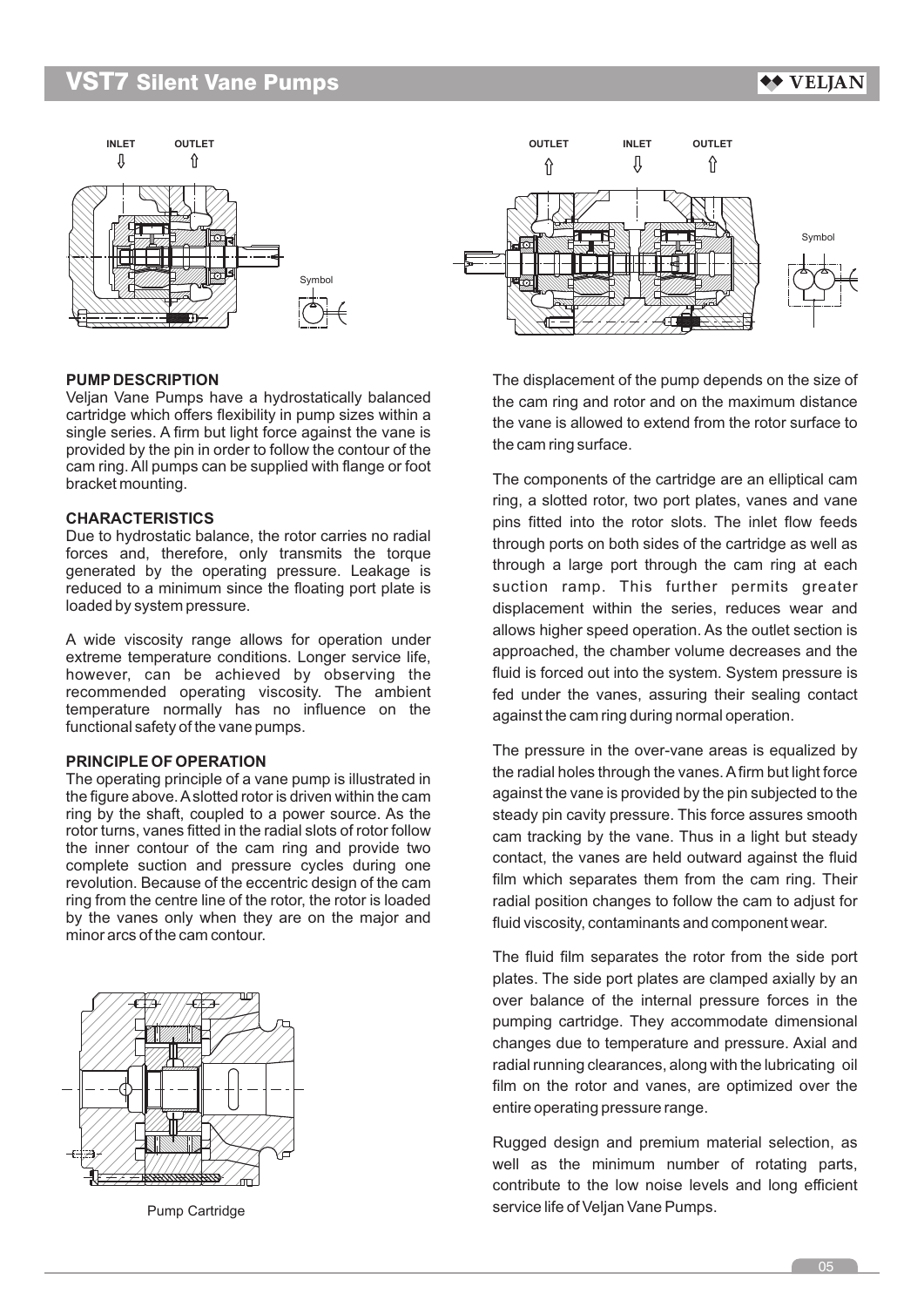# **HYDRAULIC FORMULA**

| <b>FORMULA FOR</b>                        | <b>LETTER FORMULA</b>                                                                        | <b>WORD FORMULA</b>                                           |  |
|-------------------------------------------|----------------------------------------------------------------------------------------------|---------------------------------------------------------------|--|
| FLUID PRESSURE, P<br>$(lbs/in^2)$         | Force (lbs)<br><b>PRESSURE</b><br>Area $(in^2)$                                              | F<br>$P =$ —<br>A                                             |  |
| <b>CYLINDER AREA</b><br>$(in^2)$          | AREA = $\frac{\pi}{4}$ x diameter <sup>2</sup> (in) or $\pi$ x radius <sup>2</sup> (in)      | $\pi D^2$<br>$A =$ - or .785 D <sup>2</sup> or $\pi r^2$<br>4 |  |
| FORCE (PUSH OR PULL)                      | FORCE = Pressure (psi) x AREA (in <sup>2</sup> )                                             | $F = PA$                                                      |  |
| PUMP INPUT POWER, HP                      | Flow (gpm) x Pressure (psi)<br>HORSEPOWER =<br>1714 x Overall Efficiency                     | Q.P<br>$HP =$<br>1714 <sub>0</sub>                            |  |
| VELOCITY or SPEED<br>$({\rm ft./sec})$    | 231 x Flow Rate (gpm)<br>VELOCITY =<br>$12 \times 60 \times$ Area (sq. inches)               | 231 Q<br>720 A                                                |  |
| VOLUME, V (gpm)                           | $\pi$ x Radius <sup>2</sup> (inches) x Stroke (inches)<br>VOLUME<br>$\equiv$<br>231          | $\pi r^2$ L<br>$V =$ ——<br>231                                |  |
| FLOW, Q (gpm)                             | Displacement (in <sup>3</sup> /rev) x speed (rpm)<br><b>FLOW</b><br>$=$<br>231               | d.n<br>$Q =$<br>231                                           |  |
| <b>VOLUMETRIC</b><br>EFFICIENCY n. (PUMP) | Output (gpm)<br>Vol. $Eff =$<br>$\frac{1}{2}$ x 100<br>Theoritical (gpm)                     |                                                               |  |
| OVERALL EFFICIENCY, n.                    | Output HP<br>Ove. Eff $= -$<br>$\frac{1}{2}$ x 100<br>Input HP                               |                                                               |  |
| MOTOR TORQUE, T<br>(inlbs / psi)          | Pressure (psi) x Motor Displacement (in <sup>3</sup> /rev)<br>$TORQUE = -$<br>2 <sub>π</sub> | Pd<br>$T =$ —<br>$2\pi$                                       |  |

Pipe volume varies as the square of the diameter; volume in gallons =  $0.0034$  D<sup>2</sup>L

where  $D =$  inside diameter of pipe in inches

 $L =$  length in inches

$$
0.408 \times \text{flow (gpm)}
$$
  
Velocity in feet per second = 0.408 x flow (gpm)

 $\overline{D}$ 

where  $D =$  inside diameter of pipe in inches

Specific gravity of oil is approximately 0.85

Thermal expansion of oil is about 1 cu. in. per 1 gallon per 10° F rise in temperature

Conversion Factors :

1 HP =  $0.746$  kw hr 1 bar = 14.5053 psi 1 kg =  $2.2045$  lbs

1 US gallon = 231 cubic inches. 3.8 lpm

1 kg =  $9.8066$  N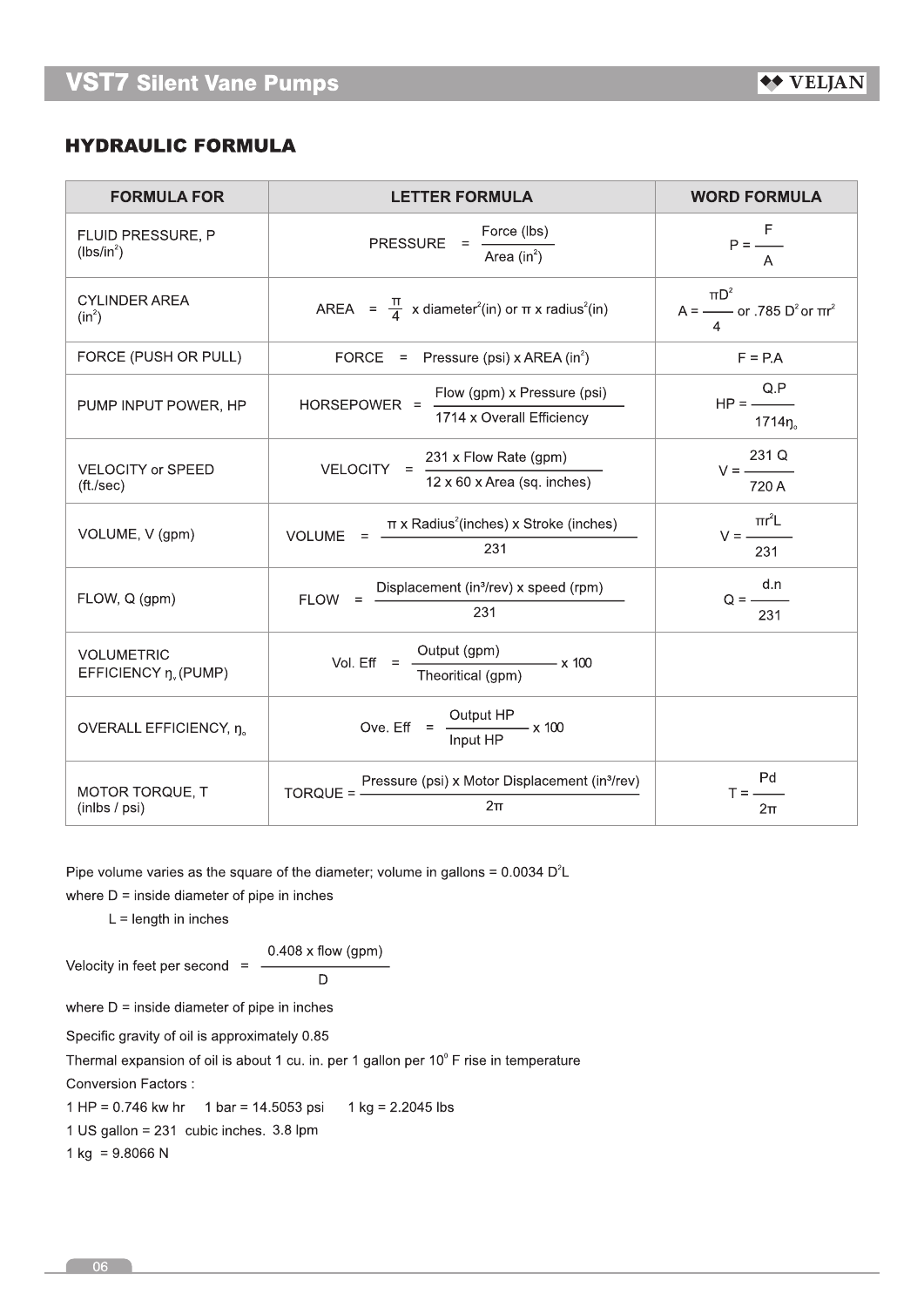# **APPLICATION GUIDE FOR VANE PRODUCTS**

When the pump is set into operation for the first time, it operation at high temperatures, consult velvel into must be primed at the lowest possible speed and Representative for additional information. must be primed at the lowest possible speed and pressure. When pressure relief valve is used at the outlet, it should be backed off to minimize return pressure. When **ROTATION**

### **PUMPSTART-UP**

The pump should be always started on no load condition. **SEALS**<br>Start the engine and run the pump in idle condition for Start the engine and run the pump in idle condition for<br>approximately five minutes. Once the pump is started, it<br>should prime and pump within a few seconds. If it does<br>not, check for no restrictions between the reservoir a connections. Also ensure that trapped air can escape from the outlet the outlet and the outlet the outlet

Ensure that the fluid level is not below the "LOW" limit. In<br>
case it is low, add fluid to the reservoir to bring the fluid to The basic requirements of a good petroleum oil for<br>
the normal fill level.

When operating with SAE 10 W oil in the 860 to 54 cSt (4000 to 250 SUS) range, the pressure should be limited 2. Proper viscosity at the operating temperature to half or less of its rated value until the system is warmed up. For mobile applications, the speed should be also 3. Adequate rust and oxidation inhibitors limited to half or less. While starting pumps with fluids

### **OPERATING TEMPERATURES**

Viscosities must not be less than the minimum values The oil viscosity should be suitable to the type of hydraulic shown in the table below. Temperatures should not pumps and motors installed and the operating exceed 90° C because the expected life of cartridge kits, temperatures of the circuit.

**PRIMING AT STARING**<br>When the nump is set into operation for the first time it approach operation at high temperatures, consult Veljan

possible an air bieed off should be provided in the circuit to<br>facilitate purging of system air. Never operate pump shaft<br>at top speed and pressure without checking the pump<br>priming is completed.<br>priming is completed.<br>prim remain same.

Fluid in a hydraulic system performs the multiple functions After smooth run of the pump, start operating the controls<br>of transmission of power, lubrication of components and<br>ooling. If is essential in a hydraulic system and proper<br>to completely fill the system with fluid.<br>of compo

- 1. Sufficient anti-wear additives **COLD START**
	-
	-

greater the 860 cSt (4000 SUS), extreme care should be<br>taken to warm up the entire system including cylinders and<br>motors.<br>international standards (ie.APIMS, VDMA 248 18, DIN<br>international standards (ie.APIMS, VDMA 248 18, 51524 and 51525) will provide these characteristics.

### **Suction Pressure and Operating Temperature Requirements**

| <b>Application</b>          | <b>Recommended</b><br><b>Operating Suction</b><br>Pressure range - gauge<br>psi (bar) | <b>Maximum</b><br><b>Positive Suction</b><br>Pressure - gauge<br>psi (bar) | <b>Minimum Suction</b><br><b>Pressure - absolute</b><br>psi (bar) | <b>Maximum</b><br><b>Operating</b><br><b>Temperature<sup>°</sup>C</b> |
|-----------------------------|---------------------------------------------------------------------------------------|----------------------------------------------------------------------------|-------------------------------------------------------------------|-----------------------------------------------------------------------|
| Industrial<br><b>Mobile</b> | 0 to 5.0 (0 to 0.31)                                                                  | 20(1.4)                                                                    | 12.0(0.83)<br>14.5(1.0)                                           | 66<br>90                                                              |

### **Viscosity Requirements**

| <b>Application</b>          | Recommended                             | <b>Maximum</b>                           | <b>Minimum Viscosity cST</b> |              |  |  |
|-----------------------------|-----------------------------------------|------------------------------------------|------------------------------|--------------|--|--|
|                             | <b>Operating Viscosity Range</b><br>cSt | <b>Viscosity at</b><br>Startup psi (bar) | <b>Continuous</b>            | intermittent |  |  |
| Industrial<br><b>Mobile</b> | 15 to 54                                | 865                                      | 15<br>10                     | 10<br>6.5    |  |  |